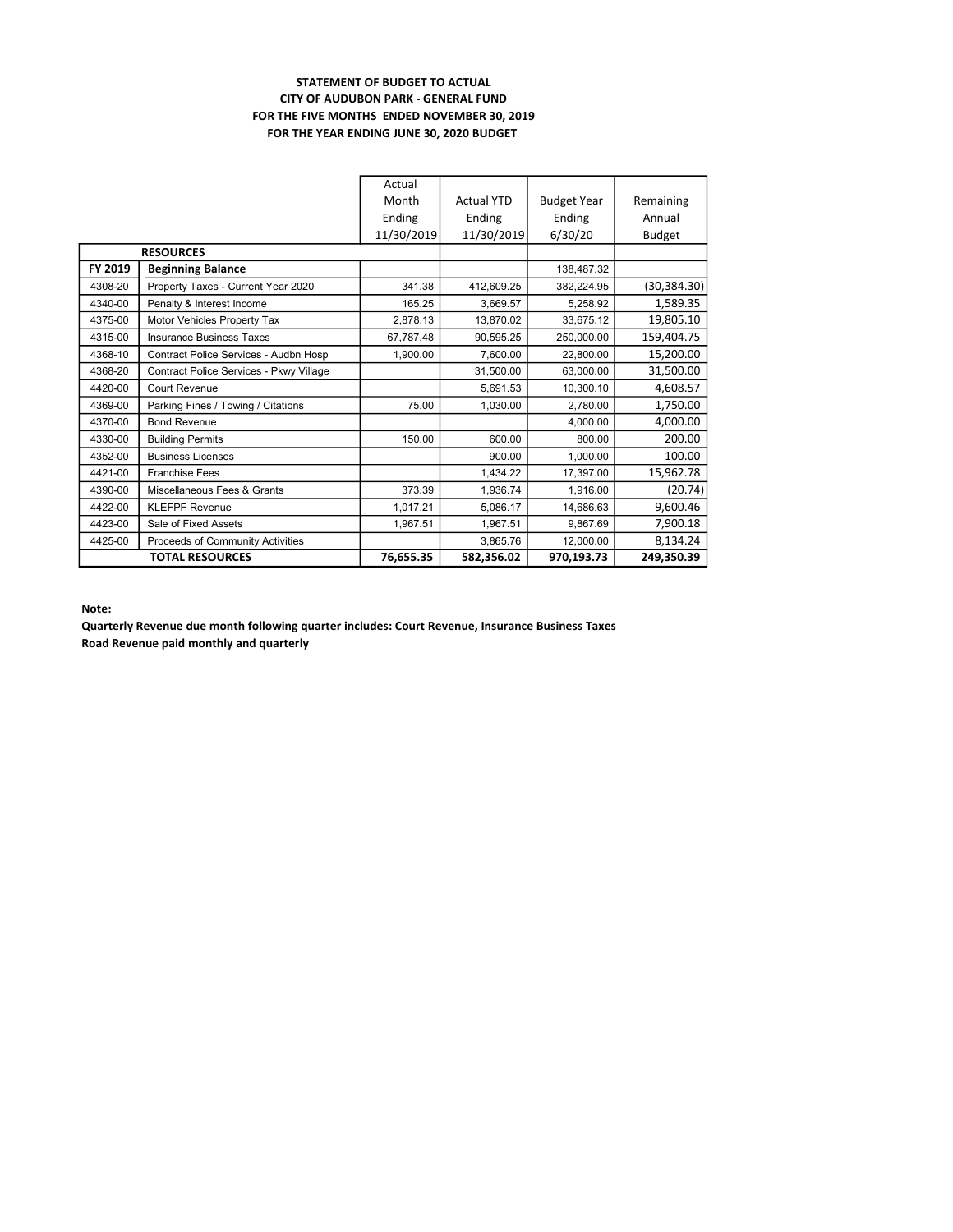### STATEMENT OF BUDGET TO ACTUAL CITY OF AUDUBON PARK - GENERAL FUND FOR THE FIVE MONTHS ENDED NOVEMBER 30, 2019 FOR THE YEAR ENDING JUNE 30, 2020 BUDGET

|         |                                        | Actual     |                   |                    |               |
|---------|----------------------------------------|------------|-------------------|--------------------|---------------|
|         |                                        | Month      | <b>Actual YTD</b> | <b>Budget Year</b> | Remaining     |
|         |                                        | Ending     | Ending            | Ending             | Annual        |
|         |                                        | 11/30/2019 | 11/30/2019        | 6/30/20            | <b>Budget</b> |
|         |                                        |            |                   |                    |               |
|         | <b>APPROPRIATIONS</b>                  |            |                   |                    |               |
|         | <b>Public Administration</b>           |            |                   |                    |               |
| 5300-00 | <b>Administrative Costs</b>            | 508.50     | 5,847.73          | 10,000.00          | 4,152.27      |
| 5504-00 | Supplies & Equipment                   | 1,026.23   | 2,454.35          | 8,700.00           | 6,245.65      |
| 5500-00 | Repairs & Maintenance                  | 3,749.29   | 9,447.59          | 19,000.00          | 9,552.41      |
| 6500-00 | Utitlities - LG&E, Water, etc.         | 4,797.42   | 20,458.73         | 46,000.00          | 25,541.27     |
| 5015-00 | Property Insurance                     |            | 748.00            | 2,275.00           | 1,527.00      |
| 5020-00 | Liability Insurance                    |            | 3.349.98          | 8.400.00           | 5,050.02      |
| 5340-00 | <b>Bookeeping Services</b>             | 400.00     | 2,212.50          | 8,000.00           | 5,787.50      |
| 5350-00 | <b>Clerks Salary</b>                   | 3,846.16   | 21,153.88         | 50,000.00          | 28,846.12     |
| 5004-00 | Payroll Expense - SS / Medicare        | 294.22     | 1,324.02          | 3,708.71           | 2,384.69      |
| 5005-00 | <b>Workers' Compensation Insurance</b> | 1,225.75   | 3,754.83          | 1,351.21           | (2,403.62)    |
| 5010-00 | Unemployment Reserve - 12%             |            | 275.89            | 624.06             | 348.17        |
| 5200-00 | <b>Legal Affairs</b>                   | 1,500.00   | 7,237.97          | 18,000.00          | 10,762.03     |
|         | Claims and Judgements Payable          |            |                   | 8,000.00           | 8,000.00      |
| 5710-00 | Auditing                               |            |                   | 6,800.00           | 6,800.00      |
| 5740-00 | <b>Property Valuation</b>              |            |                   | 6,722.36           | 6,722.36      |
| 5527-00 | <b>Codification Ordinances</b>         | 1,234.40   | 1,234.40          | 6,000.00           | 4,765.60      |
|         | <b>Total Public Administration</b>     | 18,581.97  | 79,499.87         | 203,581.34         | 124,081.47    |
|         |                                        |            |                   |                    |               |
|         | <b>Parks &amp; Recreation Reserve</b>  |            |                   | 9,487.32           |               |
|         | <b>Contingency Reserve</b>             |            |                   | 50,000.00          | 50,000.00     |
|         |                                        |            |                   |                    |               |
|         | <b>Public Works</b>                    |            |                   |                    |               |
| 5452-10 | Supplies & Equipment                   | 606.79     | 1,948.04          | 5,000.00           | 3,051.96      |
| 5457-10 | Fuel                                   | 200.00     | 1,343.28          | 3,096.49           | 1,753.21      |
| 5410-10 | Maintenance                            |            |                   |                    |               |
| 5480-10 | Property Insurance                     |            | 748.00            | 1,086.00           | 338.00        |
| 5485-10 | Liability Insurance                    |            | 3.349.98          | 1.401.00           | (1,948.98)    |
| 5490-10 | Auto Insurance                         |            | 1,098.90          | 4,127.84           | 3,028.94      |
| 5450-10 | Works Dept. - Salaries                 | 2.480.00   | 13,640.00         | 33,280.00          | 19,640.00     |
| 5465-10 | Payroll taxes                          | 189.72     | 1,043.46          | 2,545.92           | 1,502.46      |
| 5470-10 | Unemployment reserve - 9%              |            | 180.83            | 468.05             | 287.22        |
| 5475-10 | <b>Workers' Compensation Insurance</b> | 1.225.75   | 3,754.83          | 1,182.00           | (2,572.83)    |
| 5454-10 | <b>Public Facilities</b>               |            | 1,420.96          | 22,000.00          | 20,579.04     |
| 5453-10 | Parks & Recreation                     | 69.44      | 4,986.46          | 12,000.00          | 7,013.54      |
| 5455-10 | Forest Management                      | 811.10     | 9,460.49          | 38,370.10          | 28,909.61     |
| 6300-10 | Public Gardens (Garden Club Grant)     |            | 4,000.00          | 12,000.00          | 8,000.00      |
| 5415-00 | Road Fund Replenishment                |            |                   | 52,512.68          | 52,512.68     |
| 6510-00 | Sidewalk Set aside                     |            |                   | 20,000.00          | 20,000.00     |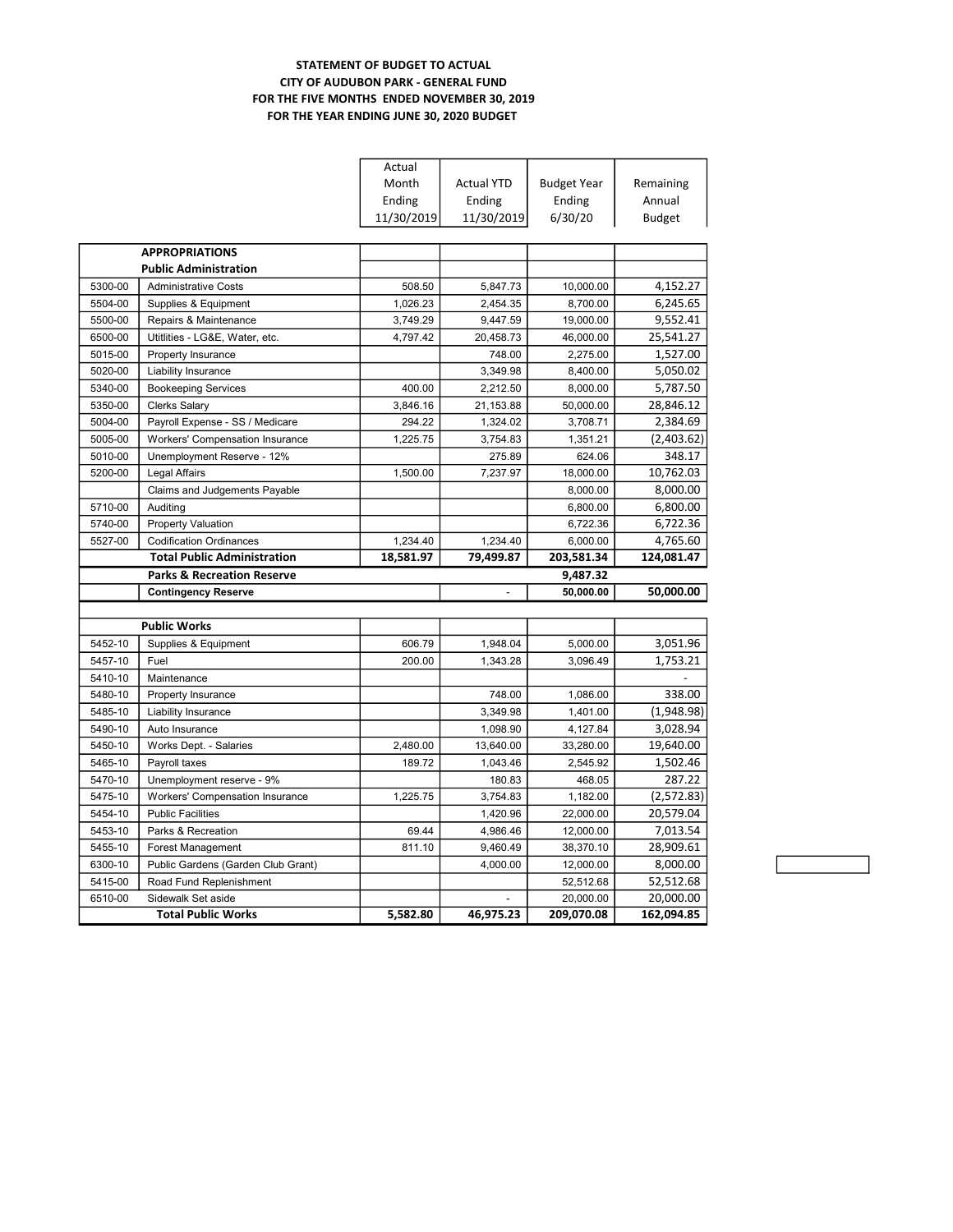### STATEMENT OF BUDGET TO ACTUAL CITY OF AUDUBON PARK - GENERAL FUND FOR THE FIVE MONTHS ENDED NOVEMBER 30, 2019 FOR THE YEAR ENDING JUNE 30, 2020 BUDGET

|         |                                 | Actual     |                   |                    |               |
|---------|---------------------------------|------------|-------------------|--------------------|---------------|
|         |                                 | Month      | <b>Actual YTD</b> | <b>Budget Year</b> | Remaining     |
|         |                                 | Ending     | Ending            | Ending             | Annual        |
|         |                                 | 11/30/2019 | 11/30/2019        | 6/30/20            | <b>Budget</b> |
|         | <b>Public Safety</b>            |            |                   |                    |               |
| 6130-20 | Supplies                        |            | 1,601.99          | 3,282.60           | 1,680.61      |
| 6140-20 | Equipment                       | 775.66     | 8,572.61          | 34,000.00          | 25,427.39     |
| 6110-20 | Fuel                            | 775.00     | 7,815.91          | 16,000.00          | 8,184.09      |
| 6100-20 | Maintenance                     | 141.70     | 8,756.10          | 10,324.29          | 1,568.19      |
| 6175-20 | Property Insurance              |            | 1,496.24          | 2,519.00           | 1,022.76      |
| 6180-20 | Liability Insurance             |            | 10,276.96         | 17,093.00          | 6,816.04      |
| 6185-20 | Auto Insurance                  |            | 9,890.05          | 13,676.59          | 3,786.54      |
| 6150-20 | <b>Public Safety Salaries</b>   | 27,534.70  | 151,944.40        | 344,193.40         | 192,249.00    |
| 6160-20 | Payroll Taxes                   | 2,187.51   | 12,029.48         | 24,000.00          | 11,970.52     |
| 6162-00 | Court Pay                       | 60.00      | 303.00            | 1,000.00           | 697.00        |
| 6170-20 | Workers' Compensation Insurance | 2,451.50   | 7,594.06          | 13,807.00          | 6,212.94      |
| 6165-20 | Unemployment Reserve - 79%      |            | 1,987.79          | 4,108.58           | 2,120.79      |
| 6155-20 | KLEFPF/KACP Accreditation       | 999.99     | 4,999.95          | 14,050.53          | 9,050.58      |
|         | <b>Total Public Safety</b>      | 34,926.06  | 227,268.54        | 498,054.99         | 270,786.45    |
|         |                                 |            |                   |                    |               |
|         | <b>TOTAL APPROPRIATIONS</b>     | 59,090.83  | 353,743.64        | 970,193.73         | 606,962.77    |

Note:

Quarterly Payments include: Unemployment Insurance

Worker's Compensation audit and final payment settlement occurs after the fiscal year end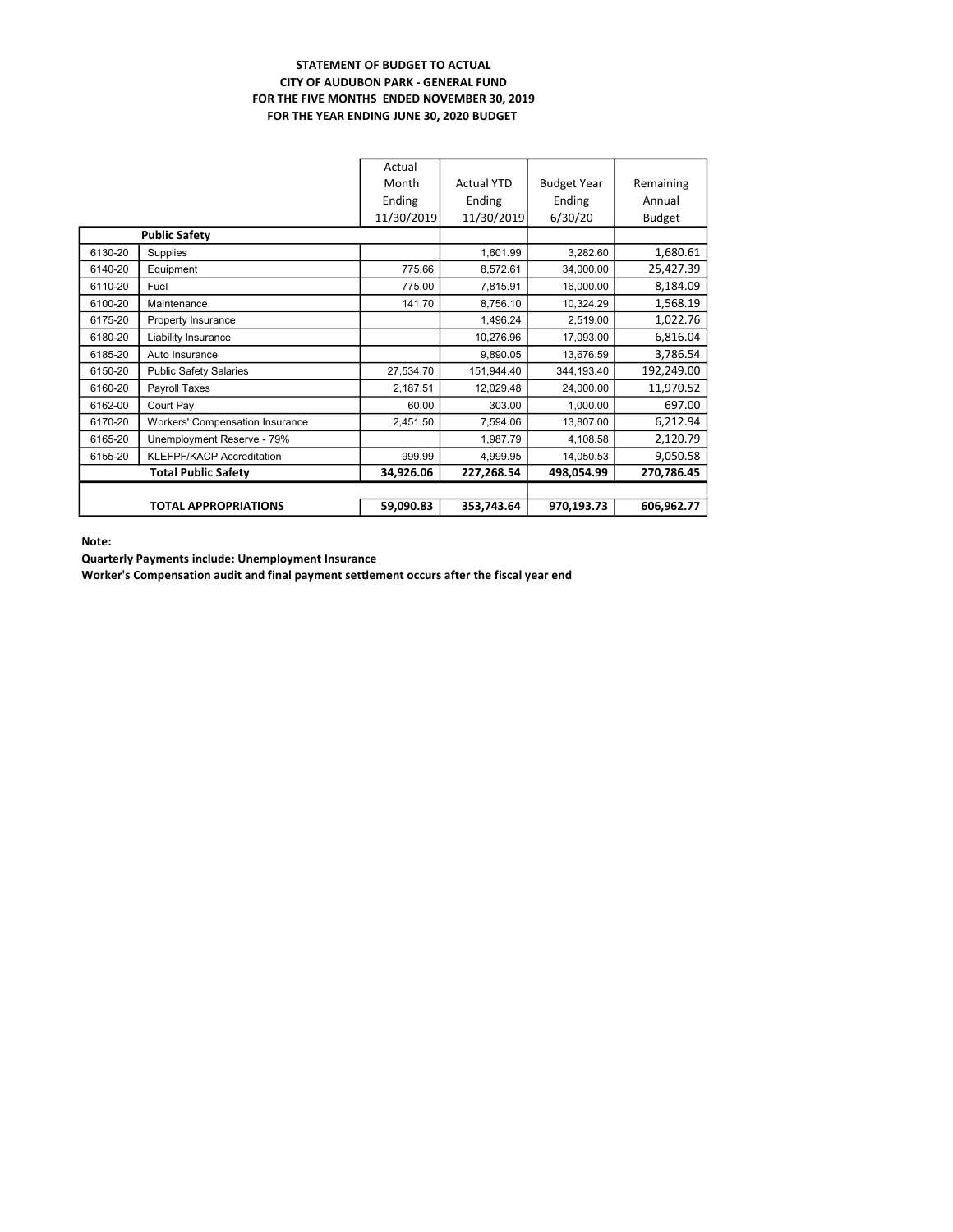# BUDGET TO ACTUAL ANALYSIS CITY OF AUDUBON PARK - SANITATION FUND FOR THE YEAR ENDING JUNE 30, 2020 BUDGET FOR THE FIVE MONTHS ENDED NOVEMBER 30, 2019

|         |                                  | Actual     |                   |                    |               |
|---------|----------------------------------|------------|-------------------|--------------------|---------------|
|         |                                  | Month      | <b>Actual YTD</b> | <b>Budget Year</b> | Remaining     |
|         |                                  | Ending     | Ending            | Ending             | Annual        |
|         |                                  | 11/30/2019 | 11/30/2019        | 6/30/20            | <b>Budget</b> |
|         | <b>RESOURCES</b>                 |            |                   |                    |               |
| FY 2019 | <b>Beginning Balance</b>         |            |                   | 57,490.66          | 57,490.66     |
| 4329-16 | Waste Mgmt Fee                   | 228.00     | 134,437.19        | 136,653.35         | 2,216.16      |
|         | <b>TOTAL RESOURCES</b>           | 228.00     | 134,437.19        | 194,144.01         | 59,706.82     |
|         |                                  |            |                   |                    |               |
|         | <b>APPROPRIATIONS</b>            |            |                   |                    |               |
| 6600-40 | <b>Waste Collection Contract</b> | 10,537.31  | 52,358.23         | 136,653.35         | 84,295.12     |
| 6602-40 | Storm Damage                     |            |                   | 57,490.66          | 57,490.66     |
|         |                                  |            |                   |                    |               |
|         | <b>TOTAL APPROPRIATIONS</b>      | 10,537.31  | 52,358.23         | 194,144.01         | 141,785.78    |

| Initial Resources         |           |
|---------------------------|-----------|
| Storm Damage Reserve Cash | 57,490.66 |
|                           |           |
|                           |           |
|                           |           |
|                           |           |